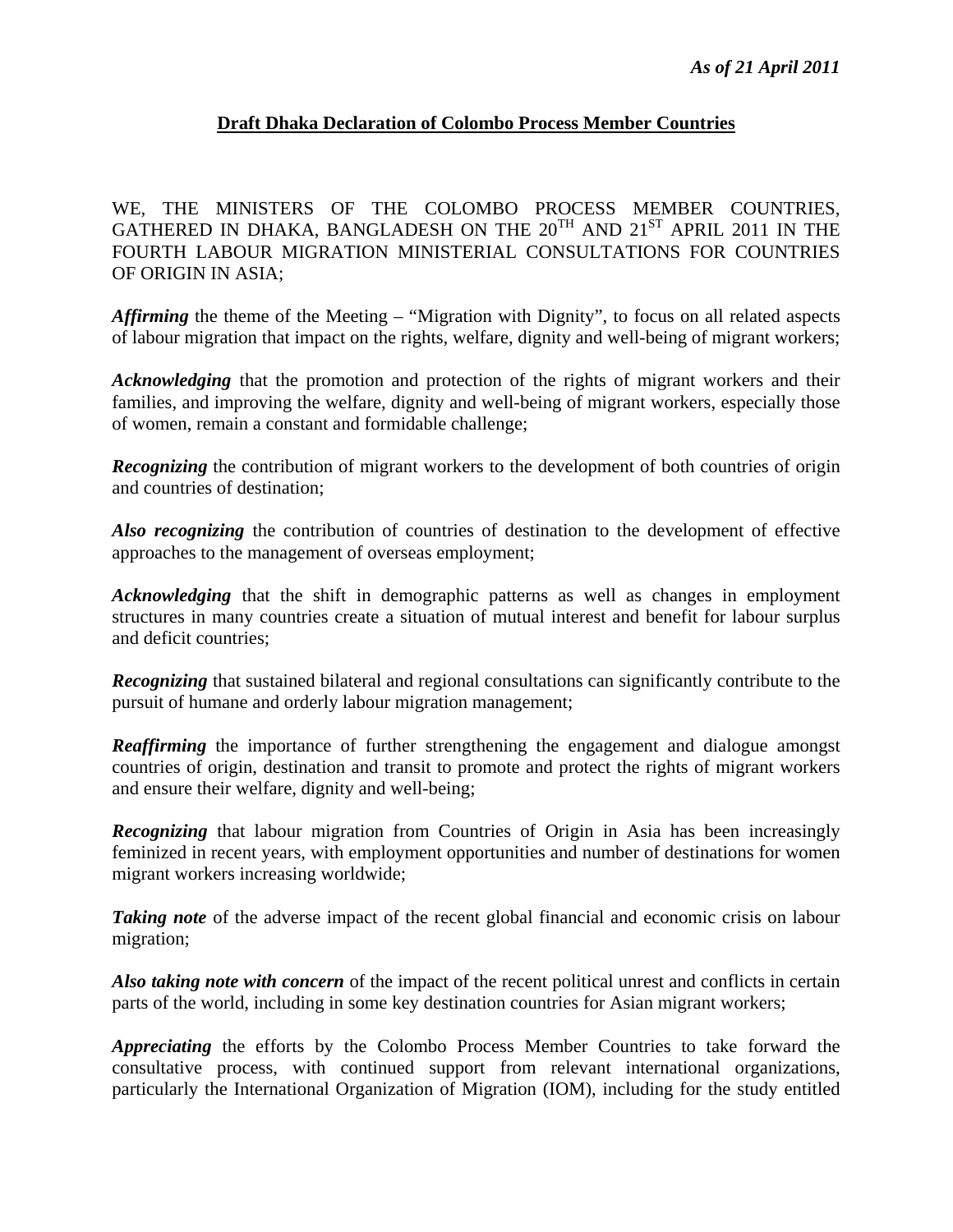"Labour Migration from Colombo Process Countries: Good Practices, Challenges and Ways Forward";

MAKE THE FOLLOWING RECOMMENDATIONS:

## **1. Promoting Rights, Welfare and Dignity:**

- i) To ensure the promotion and protection of the rights of all migrants and their families, including their social and economic rights, as well as improving the welfare, dignity and well-being of all migrant workers, especially women;
- ii) To develop employment and labour market policies and formulate rules, regulations and procedures that are conducive to the pursuit of legal, humane and orderly labour migration;
- iii) To eliminate all forms of occupational and socio-cultural discriminations against migrant workers.
- iv) To promote Decent Work for migrant workers, including in low-skill and low-wage sectors, and to design employment contracts based on existing good practice models;
- v) To develop and streamline policy, legal and institutional mechanisms to eliminate unethical practices concerning migrant workers including deduction / non-payment in violation of contractual provisions, rationalize migration costs, promote transparency and openness in recruitment processes, strengthen monitoring and supervision of recruitment practices, and prevent slippage of regular migrant workers into any form of irregularities;
- vi) To effectively address the specific needs and concerns of vulnerable groups of migrant workers, especially women, domestic workers, low-skilled and low-wage workers;
- vii) To promote rest and recreation facilities for migrant workers and their families, increase opportunities for family reunion, and facilitate their access to basic services, particularly education;
- viii) To promote the implementation of migrant-inclusive health policies to ensure equitable access to health care and services as well as occupational safety and health for migrant workers;

# 2. **Services and Capacity Building:**

i) To strengthen information and advocacy campaigns in collaboration with the concerned stakeholders to brief and advise potential migrant workers and their families about safe and legal employment opportunities as well as the risks associated with irregular migration;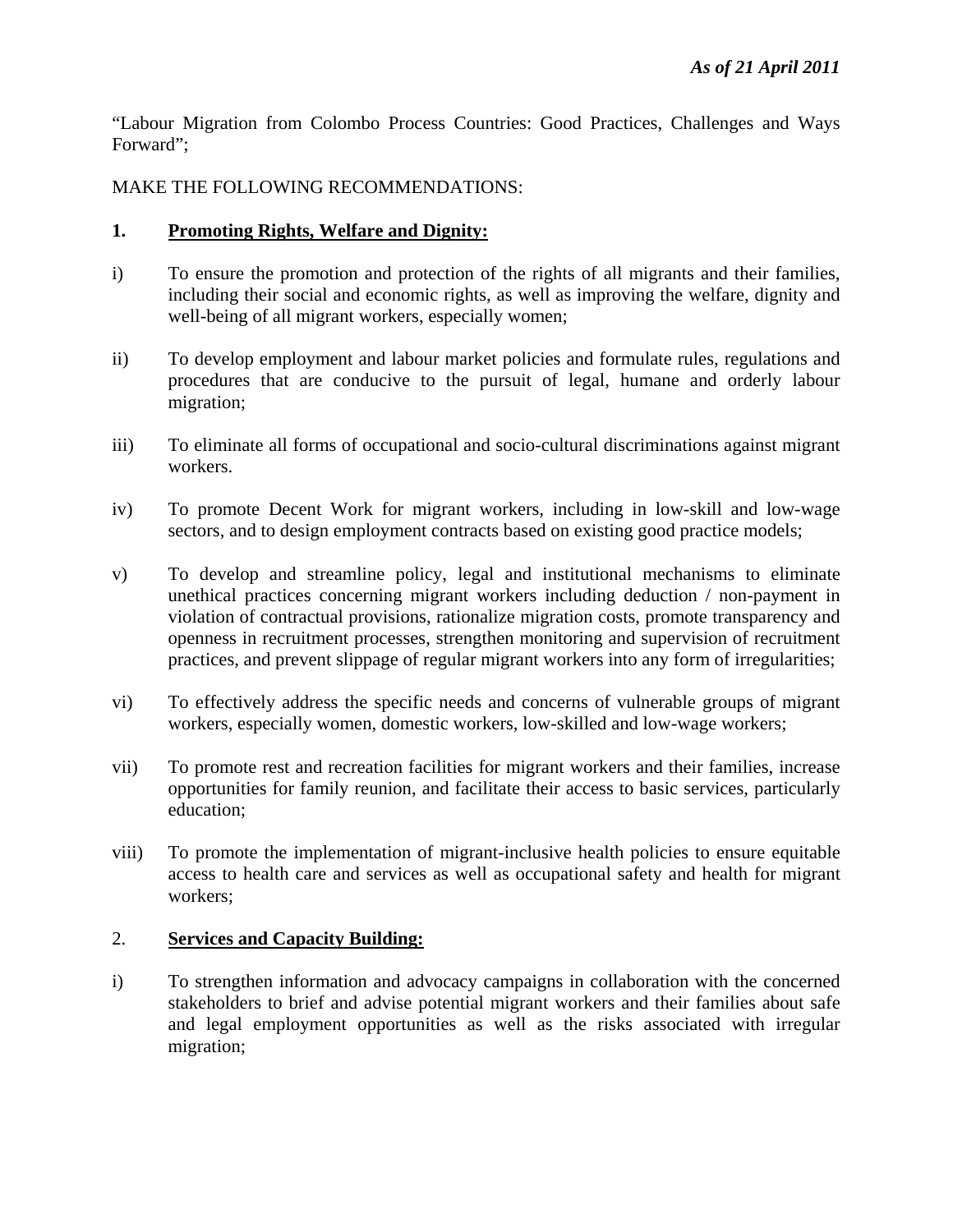- ii) To strengthen information and advocacy campaigns for sensitizing migrant workers about the benefits accruing from formal remittance channels, and develop policy incentives and institutional mechanisms and programmes to streamline the flow of remittances through formal channels, including reducing cost of remittance, and promote their productive use for development gains;
- iii) To invest in skills training and development of potential migrant workers to secure their employment opportunities in occupational areas where such labour and skills are in demand, and to facilitate mutual recognition of qualifications and certifications;
- iv) To promote employment and labour markets research capacity, to duly assess the current and projected labour markets' needs as well as the shifting demographic trends and employment structures;
- v) To support capacity building of national partners, including employers' and workers' organizations, non-governmental organizations and migrant workers' organizations to help gather, organize and disseminate relevant legal, procedural, labour market, socioeconomic and socio-cultural information to migrant workers;
- vi) To promote establishment of institutional mechanisms such as one-stop migrant workers' resource centres to provide information, orientation courses and services to migrant workers, including in pre-departure and post-arrival situations;
- vii) To continue to build capacity of labour welfare, consular and immigration offices with a view to enhancing provision of needed support services to migrant workers, especially women;
- viii) To encourage mobility in job market, consistent with national regulations.

### 3. **Emergency Response and Emerging Issues:**

- i) To develop appropriate policy and institutional response capacity to mitigate the impact of emergency situations on migrant workers, including ensuring their safety, security and well-being as well as early evacuation, repatriation, compensation and opportunities to return to their jobs;
- ii) To further explore the possible nexus between environmental degradation and climate change on one hand and human mobility on the other, and its likely implications on labour migration;

### 4. **Enhanced Dialogue and Cooperation:**

i) To strengthen information exchange and sharing of best practices on labour migration management among the Colombo Process Member Countries;